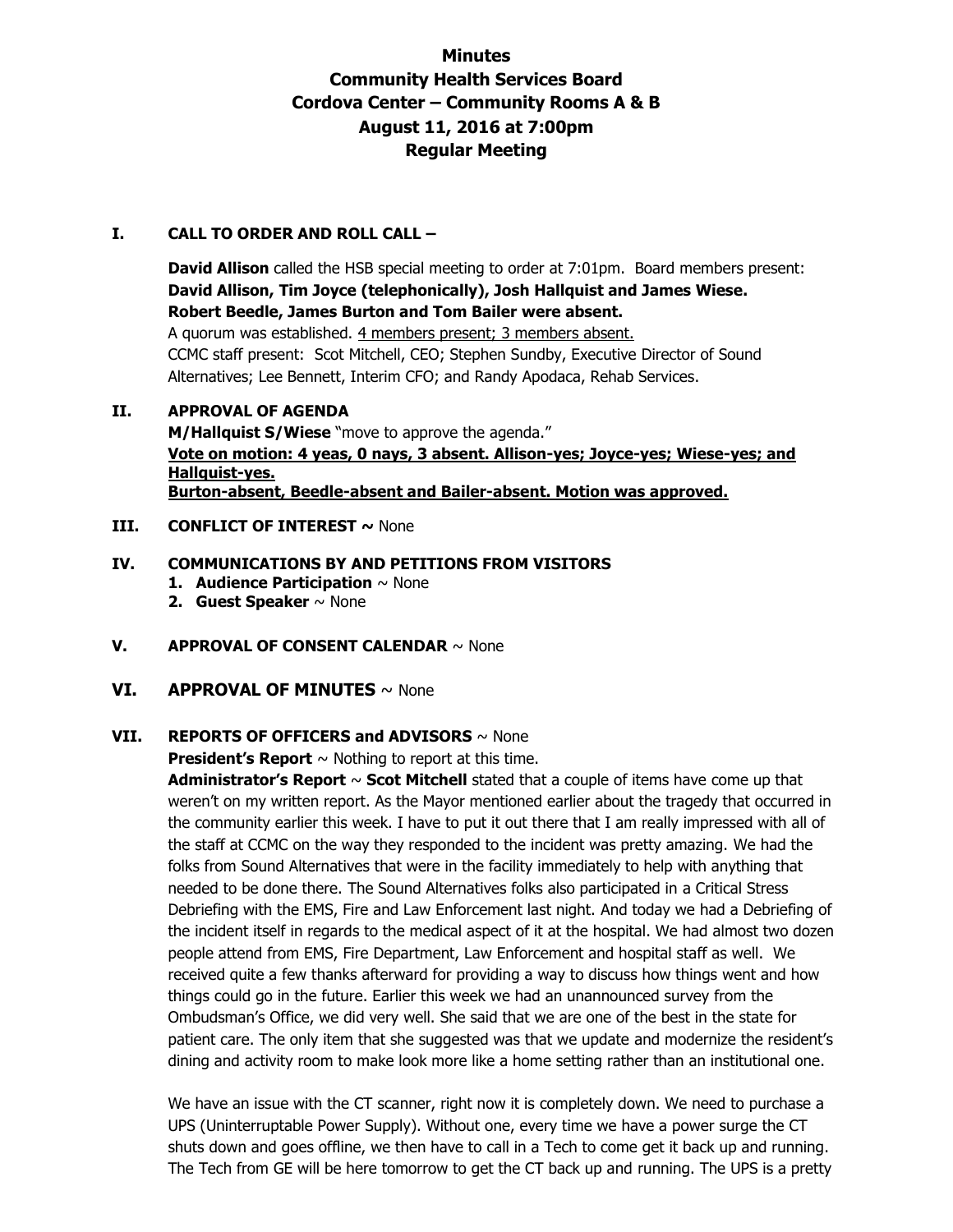expensive piece of equipment, it's somewhere in the \$90,000 - \$100,000 range. But it sure beats spending \$12,000 every time they have to come, and I think this is the third or fourth time in 6 months that they've had to come. It's something that we need to get addressed pretty quickly.

I have had discussions with two nurses earlier this week that want to move to Cordova, so we're working on a few things with them. I also spoke with the folks from Prince William Sound Community College about doing some training programs here for our C.N.A's and also Allied Heath training programs, plus they have an opportunity to do an Advanced RN training programs that we're looking at as well.

**Joyce** asked if Scot could talk to the rest of the Board a little bit about what we're getting from QHR.

**Scot** stated that in the Administrator's report he has listed out the things that he has reached out to QHR for since he's been here. Ken Ward is also on the phone with us tonight from QHR, he's the Assistant Regional Vice President who has the finance background. We've talked and I think that the biggest area is helping us with the Revenue Cycle opportunities, there are a lot of other things that they bring to the table that can help us. The Quality areas, Purchasing, Policies and Procedures, and Education is a really good opportunity for everybody.

**Finance Report** ~ **Lee Bennett** went through the Finance Report, some of the highlights from that report were that in June the hospital generated \$903,138 in total patient revenue, this was \$345 less than May but \$133,808 above budget. Deductions from revenue were \$200,412. This was \$18,000 less that May, but \$65,648 above budget. Bad Debts and Contractual Adjustments were both above budget. The Total Operating Revenue was \$860,253. This was \$20,138 above budget. For the month of June the hospital generated a net loss of \$28,476 and on a year to date basis has a net loss of \$425,332.

**Medical Director's Report**  $\sim$  Nothing to report at this time.

**Sound Alternatives Report** ~ **Stephen Sundby** reported that Sound Alternatives has been doing a lot in regards to the incident and I've spent quite a bit of time over at the school. What we usually do in times like this is open ourselves up to anyone who needs to talk. We're thinking of having another meeting next week.

Stephen spoke to the board about the grants, informing them that there will be another round of cuts, possibly in December. Sound Alternatives is working on a plan for when the grant goes away.

**Quorum Report** ~ **Ken Ward** introduced himself to the Board and gave a brief work history. He added that in addition to the QHR update that Scot gave that QHR has posted the CFO position. He has two phone interviews next week and then he will forward them over to Scot. Recruitment is moving along.

## **VIII. CORRESPONDENCE** ~ None

### **IX. ACTION ITEMS**  $\sim$  None

### **X. DISCUSSION ITEMS**

### **1. Requested HSB Policy update**

**Scot** stated that he had a phone conversation with the attorney yesterday and they are working on it. After a conversation last week they wanted to make some adjustments and we should have the completed draft by next week or two.